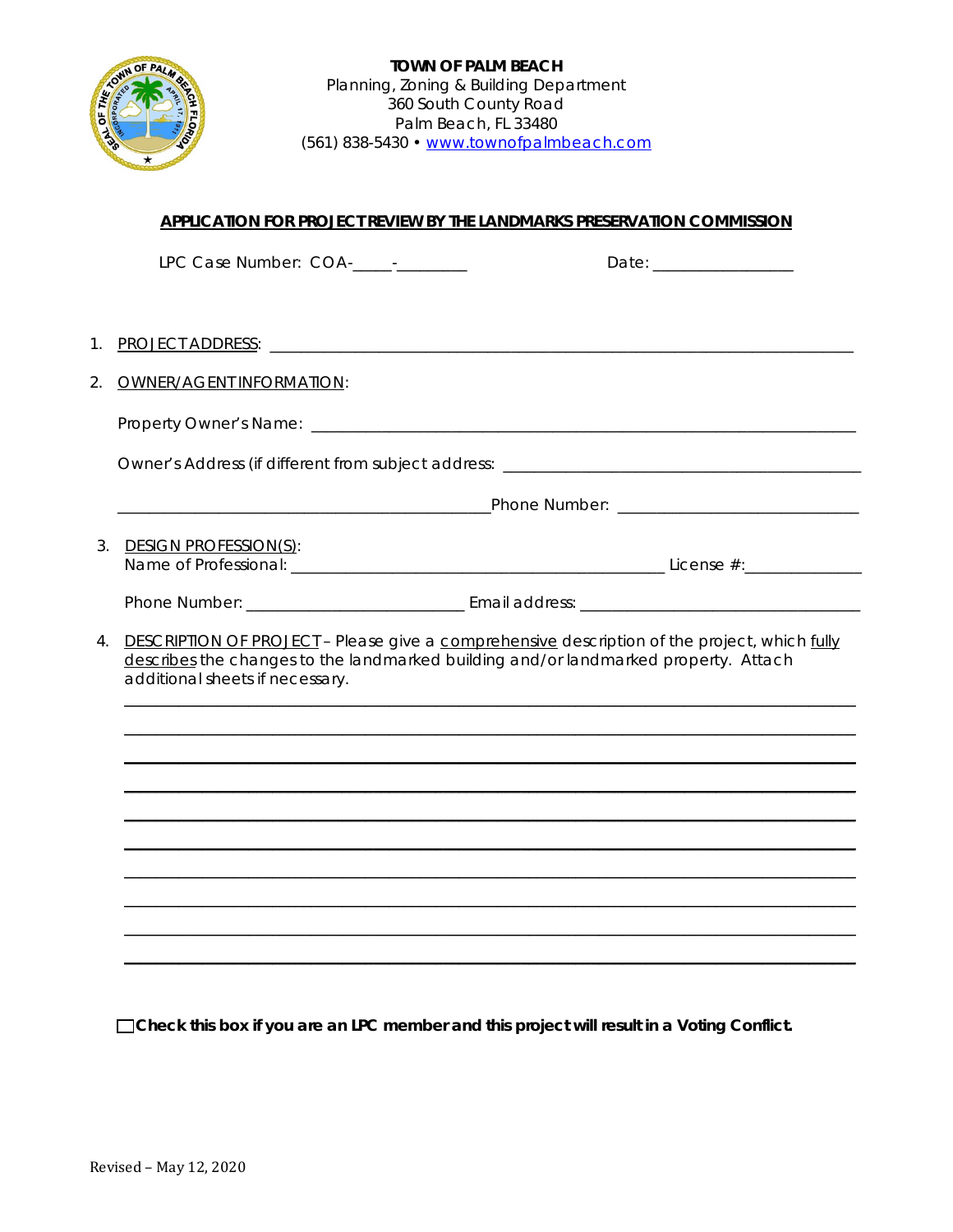#### 5. TYPE OF PROJECT:

| $\Box$ Restoration                    | $\Box$ Demolition Interior* |
|---------------------------------------|-----------------------------|
| $\Box$ Rehabilitation                 | □ Demolition Exterior*      |
| $\Box$ Reconstruction                 | 1 Sign                      |
| $\Box$ Addition to historic structure | $\Box$ Awning               |
| New Accessory Structure               | □ Exterior Color Change     |
| $\square$ Landscape/hardscape         |                             |
| Other                                 |                             |

\*See "Procedures to Apply for Landmarked Buildings Involving Partial Demolition"

| 5. Does this project require a Town Council approval? Yes or No |  |  |  |
|-----------------------------------------------------------------|--|--|--|
|-----------------------------------------------------------------|--|--|--|

|  |  | 7. Is this a Tax Abatement project? (Must check one) Yes $\Box$ or No $\Box$ |  |  |  |  |  |  |
|--|--|------------------------------------------------------------------------------|--|--|--|--|--|--|
|--|--|------------------------------------------------------------------------------|--|--|--|--|--|--|

Tax Abatement Projects: Part 1 – Preconstruction Application MUST be submitted as part of this application. Please contact kchurney@townofpalmbeach.com for tax abatement forms

#### *Additional Submission Requirements must be submitted with the Certificate of Appropriateness Application. Please see the LPC Certificate of Appropriateness Application Checklist, Addendum, and Guidelines for Submittals.*

The undersigned hereby certifies that the project described in this application, and as detailed by plans and other materials submitted, will be constructed in exact accordance with the aforesaid plans and specifications.

| Signed by: _______________________ |                  |                                                                                                           |
|------------------------------------|------------------|-----------------------------------------------------------------------------------------------------------|
|                                    | (Property owner) | (Owner's Legally Authorized Agent*)                                                                       |
| Printed name: _                    |                  | Printed Name:                                                                                             |
|                                    |                  | معاند مسجلة المستحدث والمستحدث والمستحدث والمستحدث والمستحدث والمستحدث والمستحدث والمستحدث والمستحدث والا |

If signed by a Legally Authorized Agent, must be accompanied by a Power of Attorney or statement from property owner authorizing the signer to sign on the owner's behalf.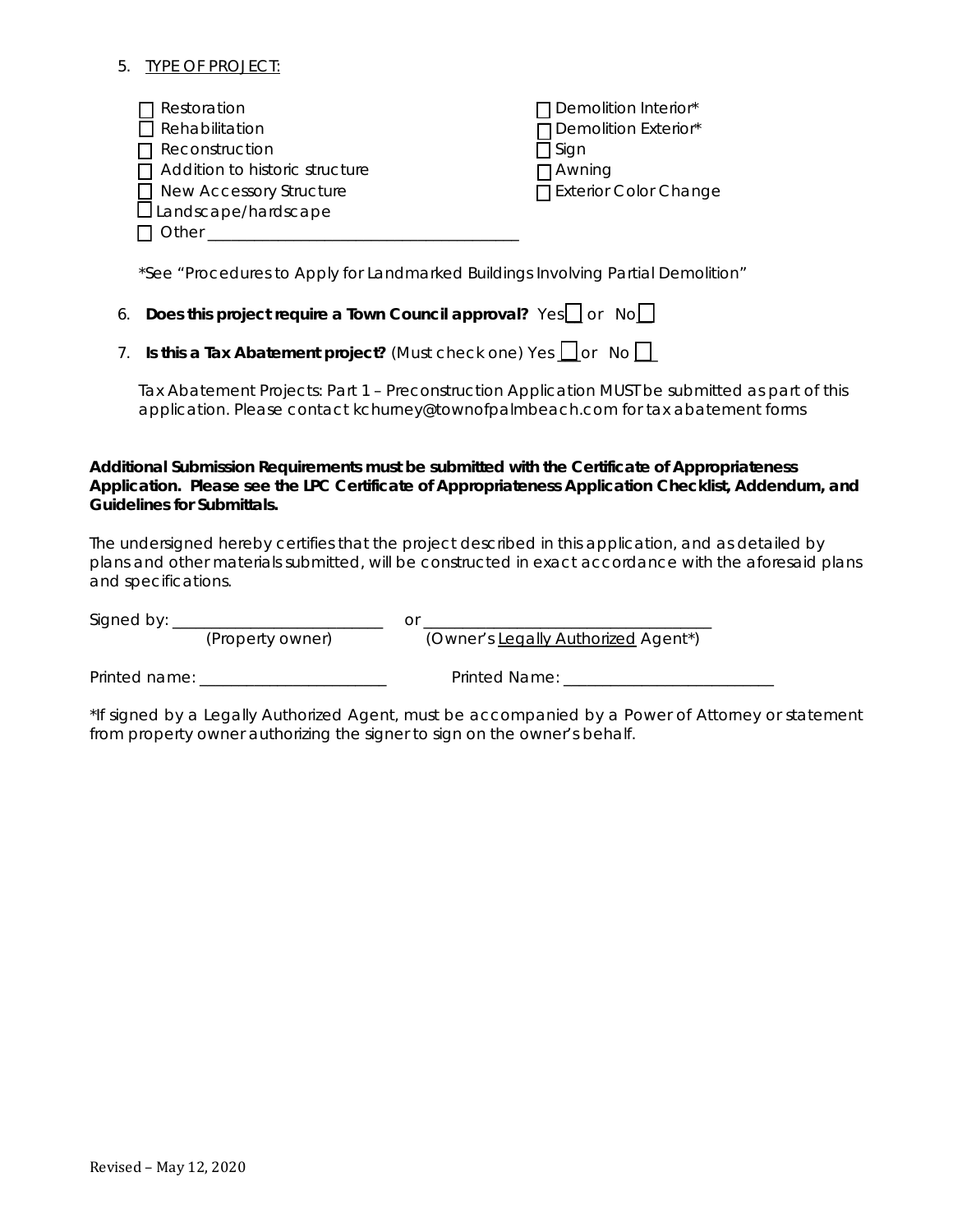

### **NOTIFICATION TO SURROUNDING PROPERTIES OF APPLICATION FOR CERTIFICATE OF APPROPRIATENESS LANDMARKS PRESERVATION COMMISSION**

Notice is hereby provided to all property owners within 250' of the subject property listed below that a public hearing will be held by the Landmarks Preservation Commission on\_\_\_\_\_\_\_\_\_\_\_\_\_\_\_\_\_\_\_\_\_, 20\_\_\_\_, on or after **9:30 a.m.** to consider an application for a Certificate of Appropriateness for the following described real property. The meeting will be held in the **TOWN COUNCIL CHAMBERS, 2nd FLOOR, TOWN HALL, 360 SOUTH COUNTY ROAD, PALM BEACH.**

| Subject property address:          |  |  |  |
|------------------------------------|--|--|--|
| Owner:                             |  |  |  |
|                                    |  |  |  |
| Applicant:<br>Request approval of: |  |  |  |
|                                    |  |  |  |
|                                    |  |  |  |
|                                    |  |  |  |
|                                    |  |  |  |
|                                    |  |  |  |
|                                    |  |  |  |
|                                    |  |  |  |

All interested persons may appear and be heard at said public hearing and may likewise submit written statements prior to and at said public hearing. The application for Certificate of Appropriateness along with plans and other supporting documentation are available for review Monday through Friday between 8:30 a.m. and 4:30 p.m. or may be available via the Town's website at www.townofpalmbeach.com/index.aspx?NID=676. Please note that the applicant may submit revised plans and materials up to 7 days prior to the meeting date; therefore, if you are an interested party, you will need to contact the Town using the information below to verify if revisions have or have not been submitted.

If you would like to be automatically informed of changes to the LPC Agenda and Back-up Material, please visit our website www.townofpalmbeach.com and click on the "Stay Informed" button on the main page, follow the instructions provided and select Landmarks Preservation Commission.

### **Please be advised that the Town of Palm Beach does not enforce private covenants or deed restrictions.**

If any person decides to appeal any decision made by the Landmarks Preservation Commission related to this matter, he/she will need to ensure that a verbatim record of the proceeding is made, which record includes the testimony and evidence upon which the appeal is to be based.

If you need further information relative to this project, please contact the Planning, Zoning and Building Department at 561-838-5430.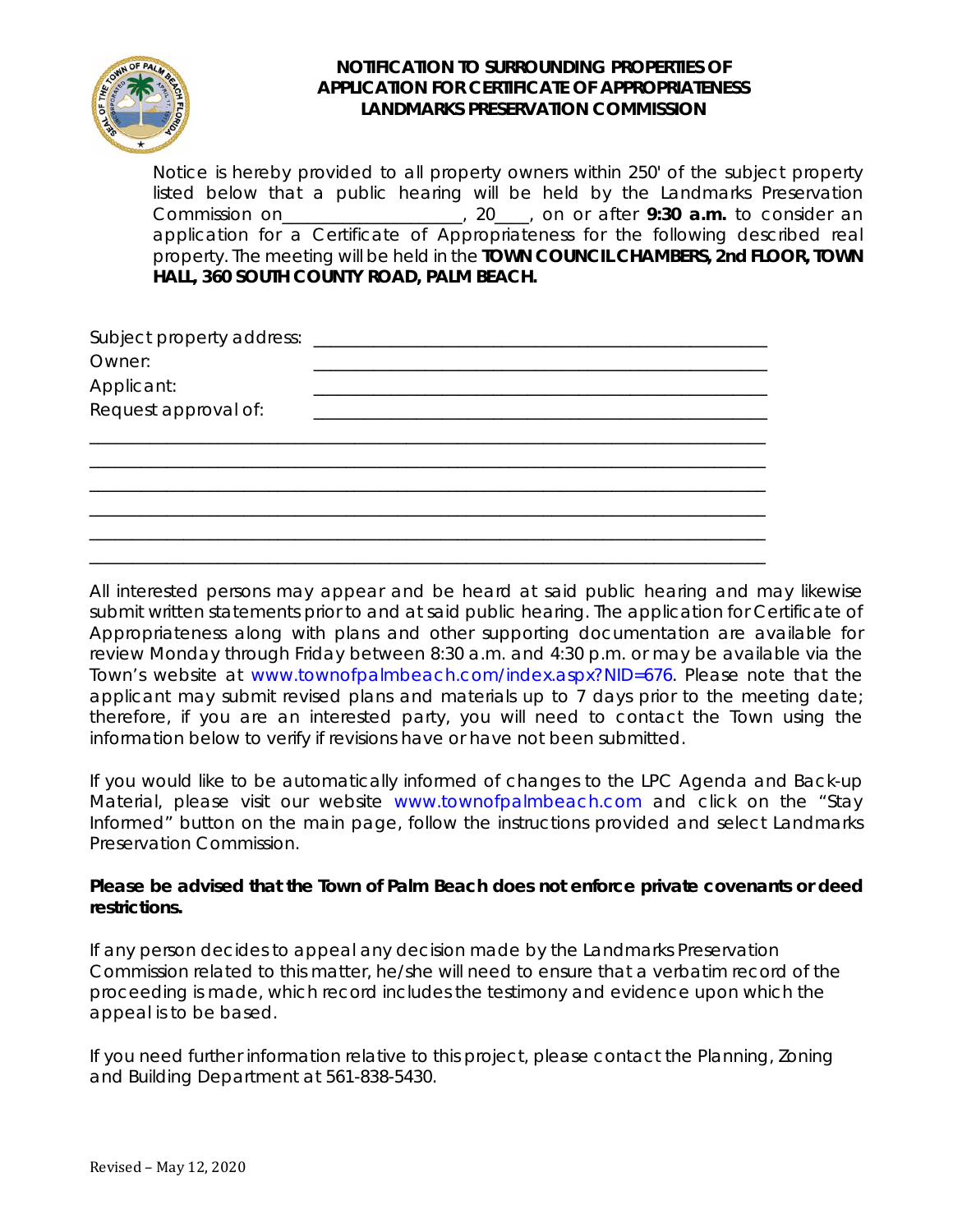



# **NOTICE AFFIDAVIT**

STATE OF FLORIDA COUNTY OF PALM BEACH

BEFORE ME THIS DAY PERSONALLY APPEARED WHO BEING DULY SWORN, DEPOSES AND SAYS THAT:

- 1. He/she is the owner, or the owner's authorized agent\*, of the real property legally described in the Application for Certificate of Appropriateness; and
- 2. The accompanying Property Owners List is, to the best of his/her knowledge, a complete and accurate list of all property owners' mailing addresses and property control numbers dated no more than 90 days prior to the Landmarks Preservation Commission hearing at which the subject application will be heard, and as recorded in the latest official tax rolls for the subject property and all other property within two hundred fifty (250) feet of the real property described in the Application for Certificate of Appropriateness, or all property within two hundred fifty (250) feet of all contiguous property owned wholly or in part by the owner of the real property described in the Application for Certificate of Appropriateness, if applicable; and
- 3. A copy of each page of the application plus Notice of Meeting Date to Surrounding Property Owners is included in each envelope submitted for mailing, and will be mailed **at least 15 days prior** to the LPC meeting using the labels provided by the Property Appraiser's office.

### **FURTHER AFFIANT SAYETH NOT.**

| The foregoing instrument was acknowledged before me this ______ day of<br>b٧<br>Month/Year |                                             |  |  |  |
|--------------------------------------------------------------------------------------------|---------------------------------------------|--|--|--|
| produced (Name of person acknowledging)                                                    | who is personally known to me or who has    |  |  |  |
|                                                                                            | as identification. (type of identification) |  |  |  |
| Applicant's (or Agent's*) Signature                                                        | Applicant's (or Agent's) Printed Name       |  |  |  |
| Notary as to Owner or to Authorized Agent                                                  | Applicant's (or Agent's*) Address           |  |  |  |
| My Commission Expires:                                                                     |                                             |  |  |  |

**\*If Agent, you must attach a Power of Attorney or Authorization from the Property Owner.**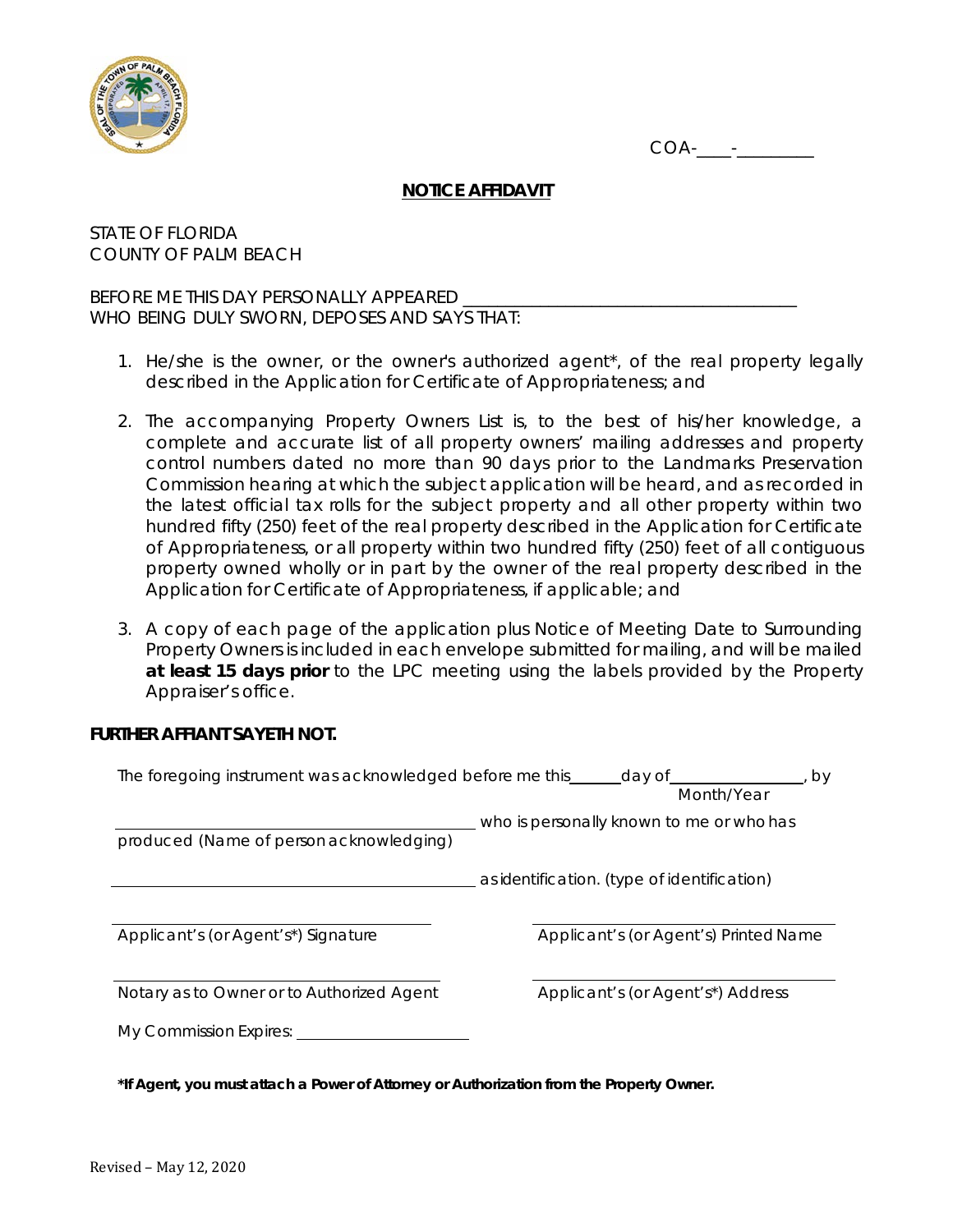### **LPC Certificate of Appropriateness Checklist**

**Digital submission is required for LPC Certificate of Appropriateness Applications Please follow the digital submission guidelines for LPC applications**

- \_\_\_ Applicant contacts PZB to receive a **Case Number** for the project
- \_\_\_ **Digital Application for Certificate of Appropriateness**
- **Check in the amount of \$750.00** payable to the Town of Palm Beach
- \_\_\_ **Digital Drawings & Required Submission Materials**: **Survey Site Plan Elevations Floor Plans Material Removal Plans Landscape and Hardscape Plans Construction Screening Plan Construction Staging Plan Truck Logistics Plan Any Additional Drawings and/or Information Photographs**
- \_\_\_ A digital signed and notarized **Notice of Affidavit**
- \_\_\_ A digital **List of all Property Owners** within a 250 ft. radius, including the subject property owner
- \_\_\_ A digital **Tax Map** identifying the subject property with a 250 ft. radius around the property
- \_\_\_ **Sample Envelope** containing a copy the information in the stuffed and sealed envelopes. Once approved by PZB, the envelopes may be mailed by applicant.
- \_\_\_ **14 Mini-Sets of Reduced Plans** (11 x 17 paper copy) to be submitted to the Town **No Later than One Week** prior to the meeting date
- \_\_\_ Digital **Presentation File** contains what you will present at the LPC meeting. The Presentation File shall include plans/renderings, etc. and photographs of all existing facades and/or site conditions. The Presentation File shall be digitally submitted in PDF to the Town **No Later than One Week Prior** to the meeting date.

\*Applications and plans providing incomplete or incorrect information will be deferred to the following month's meeting.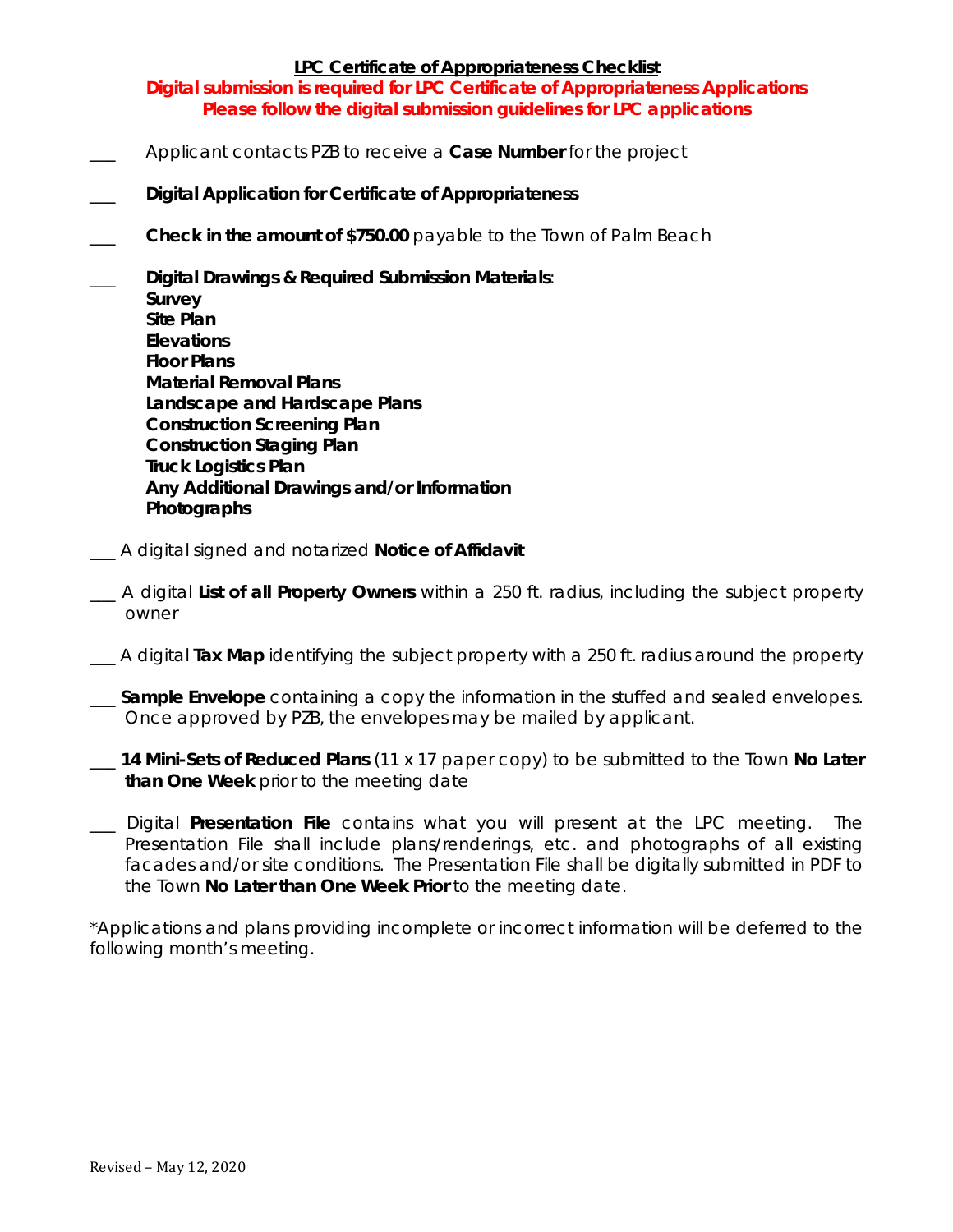# **Addendum to the LPC Certificate of Appropriateness Checklist**

# **Drawing & Plan Requirements**:

- Plans are to be drawn in **black** ink only.
- **1/4" scale is preferred**, 1/8" scale may be permitted if the presentation is adequate and sufficiently detailed.
- Plans must clearly **indicate the areas of the building and/or property that are being changed**.
- Plans must be **"presentation quality"** drawings.
- **Site calculations must appear on the required site plan.**
- Plans must be **fully notated and** dimensioned.
- **New and changed materials** should be noted on the plans.
- **Elevation drawings** must reflect the existing elevation and the proposed elevation on the same page so that elevation changes are easily discernable. If **historic elevations**  are available, then they should also be put on the same sheet with the existing and proposed.
- **Floor plans** should include existing and proposed.
- **Native vegetation** calculations should be provided on the landscape plan that confirms compliance with the 25% native landscaping requirement.
- Plans must be **digitally signed and sealed by the architect, landscape architect and/or enginee**r and have the name and license number of the person digitally signing and sealing the plans in the title block.
- A **model** is required for projects over 10,000 square feet.
- **Additional drawings and information**, such as details of features, color and material samples, etc. should be included.

**Photographs** should show all affected facades and the main façade. Include historic photos if available.

A **Materials Removal Plan** is a requirement for a COA. It must delineate any and all materials that are to be removed or relocated in the construction process. This drawing shall be titled "Materials Removal Plan." If no original materials are to be removed or relocated, it shall be so noted on the floor plans.

The **Construction Screening Plan** should demonstrate how the public rights of way and adjacent neighbors will be screened from the construction activity through the use of landscaping and construction fencing/gates.

The **Construction Staging Plan** should demonstrate how the owner and contractor will identify specific locations on and adjacent to the project site for parking, material storage, deliveries, dumpster, portable toilets, tire cleaning area, silt fence, etc.

The **Truck Logistics Plan** should indicate the proposed route for truck traffic to best ingress and egress the property, including the roads and bridges used. The plan should attempt to identify the size of larger vehicles that might be used for construction or deliveries, the estimate of the number of trucks and a rough schedule of construction listing some of the major construction benchmarks. This information can be presented in a Critical Path Method Chart on the truck logistics plan page. This plan should represent the best estimate of truck information available at the time of plan submittal and may be revised during the construction project.

The **List of Property Owners** within a 250 ft. radius of subject property along with **Address Labels** and **Tax Map** must be obtained from the Palm Beach County Property Appraiser's Office,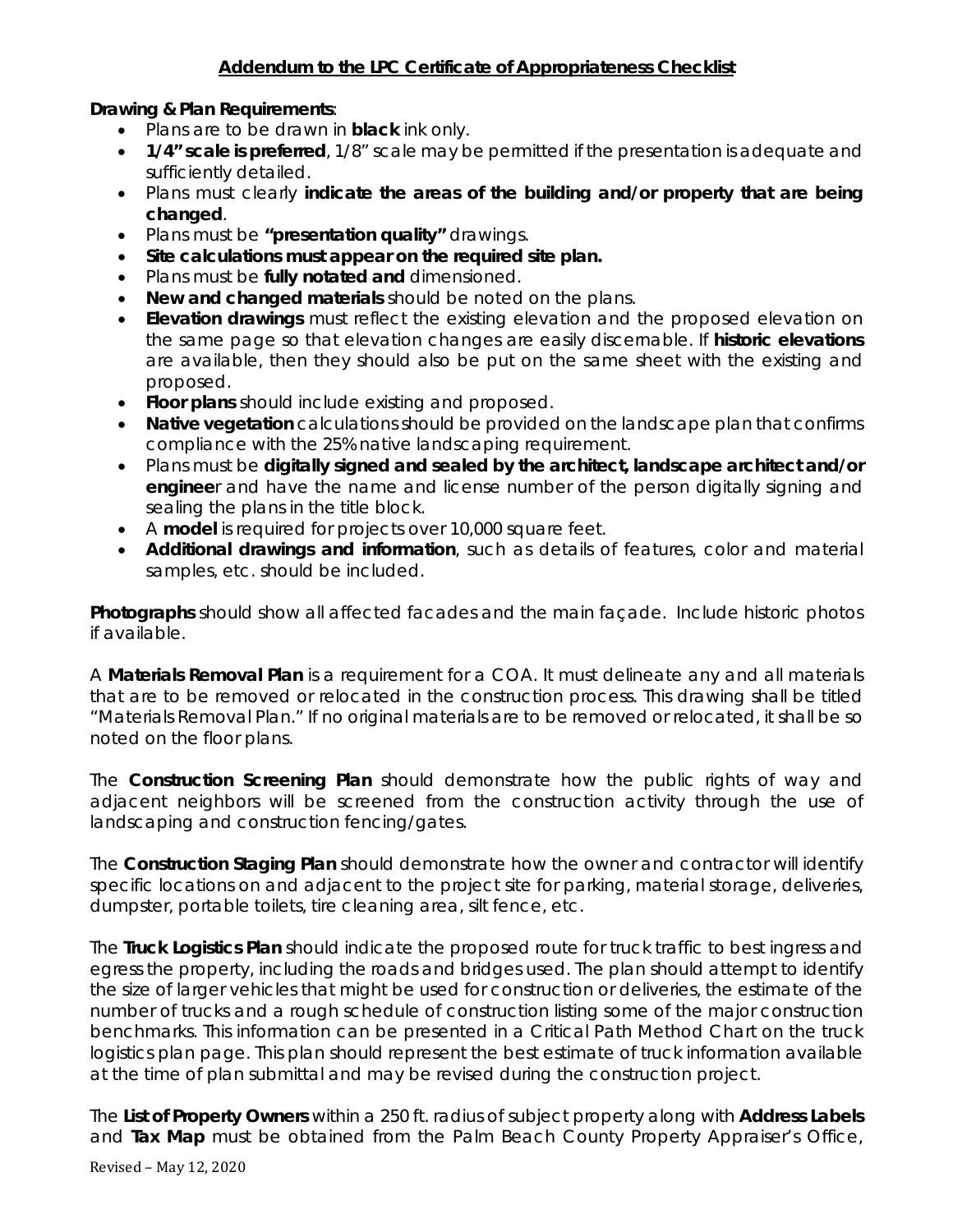Mapping Department, 301 North Olive Avenue, West Palm Beach. You will need the Property Control Number of the subject property to obtain the list. You should allow at least ten (10) days to receive this list from the Property Appraiser and this list should be dated no earlier than ninety (90) days prior to the date of the meeting at which the applicant will be heard.

The **Stuffed and Sealed Envelopes** are to be prepared for all property owners whose names appear on the list of property owners within that 250 ft. radius. The return address on each envelope shall read:

# Town of Palm Beach Planning, Zoning & Building Department 360 S. County Road Palm Beach, Florida 33480 COA-XXX-2020

A sample envelopes should be submitted to the Town for review. After approval, the applicant will send out the notices.

### **Demolition**

If the Town of Palm Beach Building Official or designee determines that a separate demolition permit should be issued for demolition only prior to other work beginning, a building permit will not be issued until the demolition work has been completed to the satisfaction of the Building Official. If construction is allowed simultaneously with demolition, adherence to the LPC approved Materials Removal Plan will be utilized and enforced. Once work begins, any changes to the approved plans, scope of demolition and/or changes to the means and methods of construction must be brought to the attention of the Planning, Zoning and Building Department.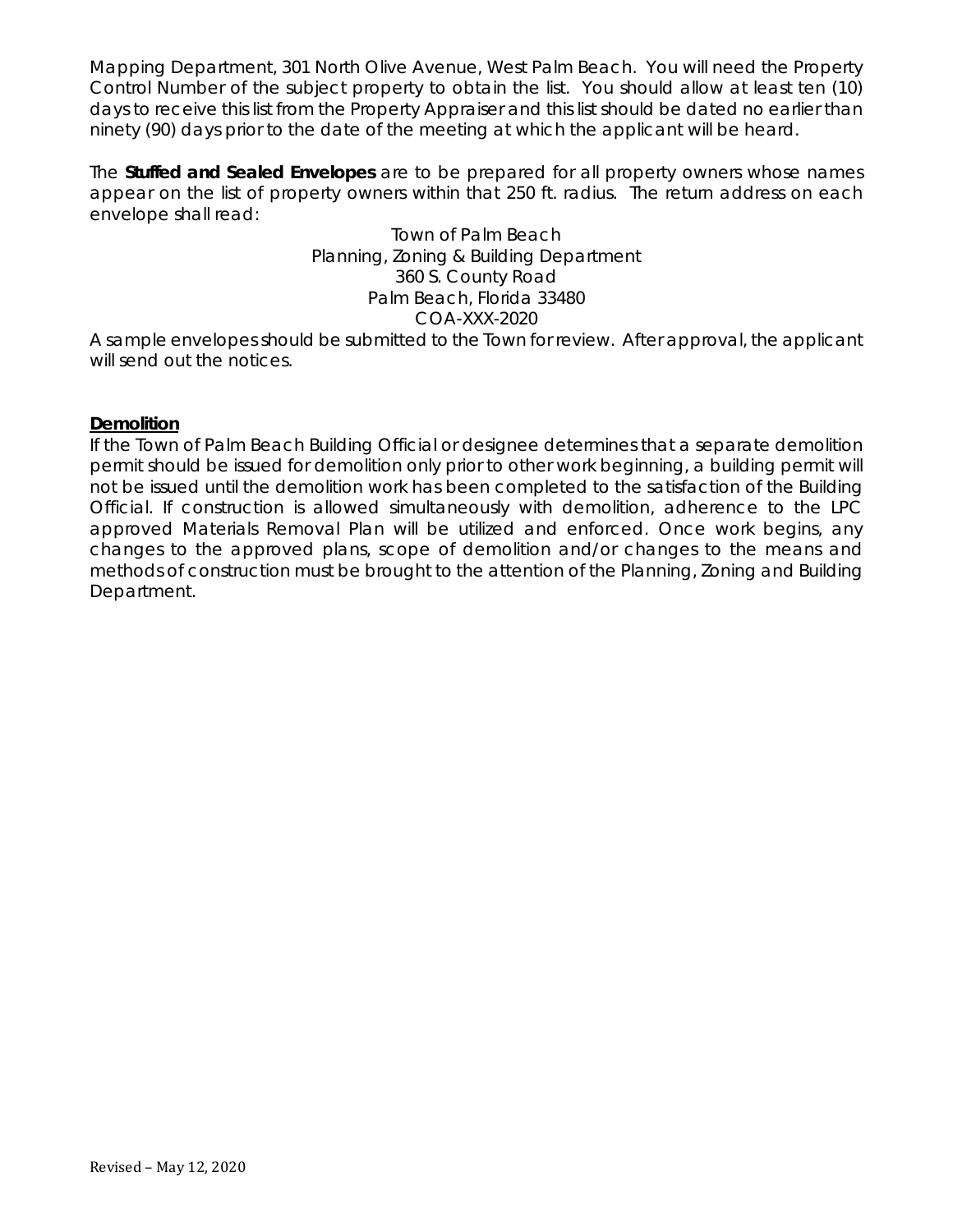# **LPC Certificate of Appropriateness Filing Guidelines & Procedures for Digital Submission of Application & Presentation Documents**

**The FILING DEADLINE is 30 days prior to the meeting date.** Refer to **"Landmarks Preservation Commission Meeting Dates and Filing Deadlines**" which is available on the Town's website at [www.townofpalmbeach.com](http://www.townofpalmbeach.com/)**.** On or by the Application Submission Deadline, submit the following:

**Application**: Digitally submit an Adobe (pdf) version of the "**Application**" file. Label the digital submission with the LPC Case  $#$  and address. The "Application" file contains the two pages LPC Application for Certificate of Appropriateness and all plans (minus floor plans) in Adobe (pdf) format, with all plans showing the legend on the right side.

**Name file as follows:** COA-007-2020 500 WORTH AVE APPLICATION

**Record:** Digitally submit an Adobe (pdf) version of a "Record" file. The two-page LPC Application for Certificate of Appropriateness, the Notification to Surrounding Property Owners, the Notice Affidavit, the Tax Map, the List of Owners who were Notified, the Sample Envelope and its Contents, the Plans, and any Associated Correspondence. This must be submitted by the deadline for the application submission, which is 30 days prior to the meeting. **Name file as follows:** COA-007-2020 500 WORTH AVE RECORD

**Important Note**: If you change the plans after the submission date, you need to digitally resubmit a complete **Application** file and a complete **Record** file. That means you submit all that was originally submitted, except for the original plans, which you will remove and replace them with the new plans.

**Name the Revised Application and Revised Record files as follows:** COA-007-2020 500 WORTH AVE APPLICATION REV 1 COA-007-2020 500 WORTH AVE RECORD REV 1

The last date for submission of **Minor** changes to plans is 7 calendar days prior to the meeting, at which time you will also digitally submit your **Presentation** file or folder.

**Presentation:** On or by the **Presentation Submission Deadline** (no later than 7 days prior to the LPC meeting), digitally submit an Adobe (pdf) "**Presentation**" file. Use a rolling pdf instead of individual pdfs to facilitate the presentation. The **Presentation** should include all documents, plans, photographs, reports, etc., which the applicant elects to present to the LPC and to the public during the LPC meeting, as it is on the basis of these documents, plans, photographs, reports, etc. that the LPC shall render a decision. The responsibility for a complete Presentation rests with the applicant, however **photographs of all existing facades and/or site conditions**  are required to be presented to the LPC. All information submitted for the Presentation must match the most current documents on file in PZB though supplemental information such as additional photographs or color renderings may be included in the Presentation folder.

**Name file as follows:** COA-007-2020 500 WORTH AVE PRESENTATION

If the project is **Deferred**, the applicant will need to digitally submit another Presentation for the following months meeting no later than 7 days prior to that LPC meeting. A succinct **written narrative describing the changes** must accompany all revised plans.

**Name new file as follows:** COA-007-2020 500 WORTH AVE PRESENTATION REV 1